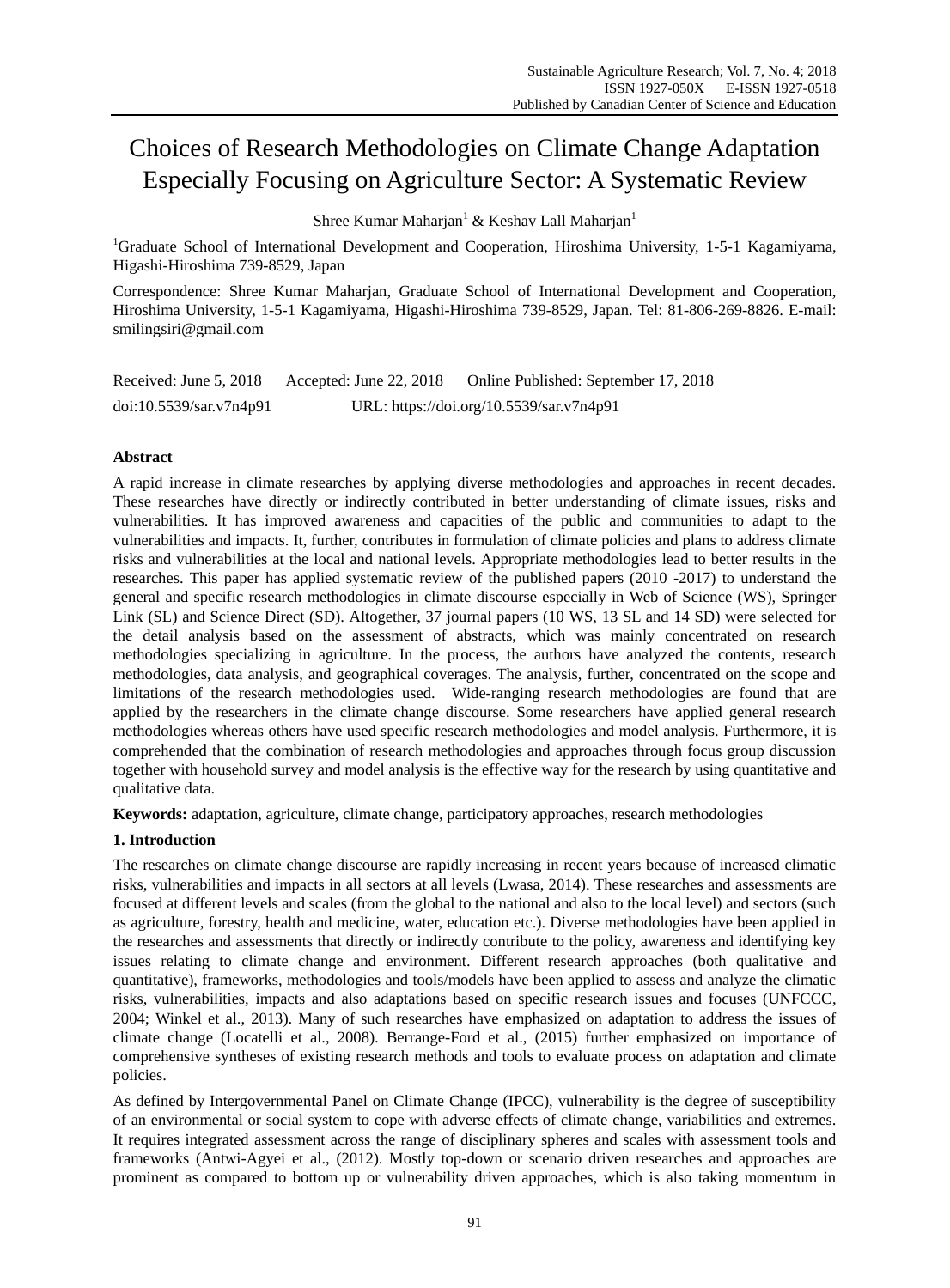climate change discourse in recent years (Locatelli et al., 2008). It is more effective to combine top-down and bottom up approaches with scientific data, information and local knowledge, practices for detail assessment of the entire process. Devkota (2014) emphasized on the importance of scientific knowledge of changing climate as well as the perception, knowledge and practices of local people. Most of the researches are concentrated on assessments of the climatic risks, vulnerabilities and adaptations to address the short and long-term impacts. Furthermore, the researches on the adaptive capacity, institutional capacities, climate policies, research methodologies and approaches are quite common concentrating at the different levels and sectors (Lockwood et al., 2015).

Appropriate methodologies and tools are the key for the success of any research. These researches, either at the community level or at the national level, use diverse methodologies, which provide the opportunities in sharing of knowledge, experiences and dialogues among the communities, researchers and other stakeholders based on set of guiding questions for analysis of data and information at different levels. Basically, these guiding questions help to examine the factors at the multiple levels using a variety of tools to gather information through a participatory process and collaborative learning. These researches contribute in designing effective climate change adaptation as well as integrating climate adaptation into livelihoods and natural resource management and overall development. This paper aims to review and analyze the research methodologies including participatory approaches and statistical/econometric models to guide the researches on climate change adaptation in agriculture in Nepal. It further analyzes the scope and limitations of these methodologies from academic point of view and unveils the research methodologies and tools for the research in adaptation in agriculture based on the research issues and questions.

## **2. Methodological Framework**

The specific research framework is planned for this paper focusing on the methodologies commonly used in climate change researches mainly based on the papers published in Web of Science (WS), Springer Link (SL) and Science Direct (SD). The process ultimately help the fellow researchers to select the appropriate methodologies in the climate change researches with their specific research objectives and focuses. The specific research objectives and focuses could be related to climate change policies at the national and local level or assessment and analysis of climate risks, vulnerabilities and adaptation initiatives/interventions including needs and priorities of the communities at local level. The literature review, defining the research theme and inclusion/exclusion criteria are the initial steps of the systematic review followed by the systematic review of the published papers based on titles, contents and abstracts that leads to evaluation and analysis of selected papers and results interpretation and discussion (Figure 1).



Figure 1. Methodological framework (Author's own creation)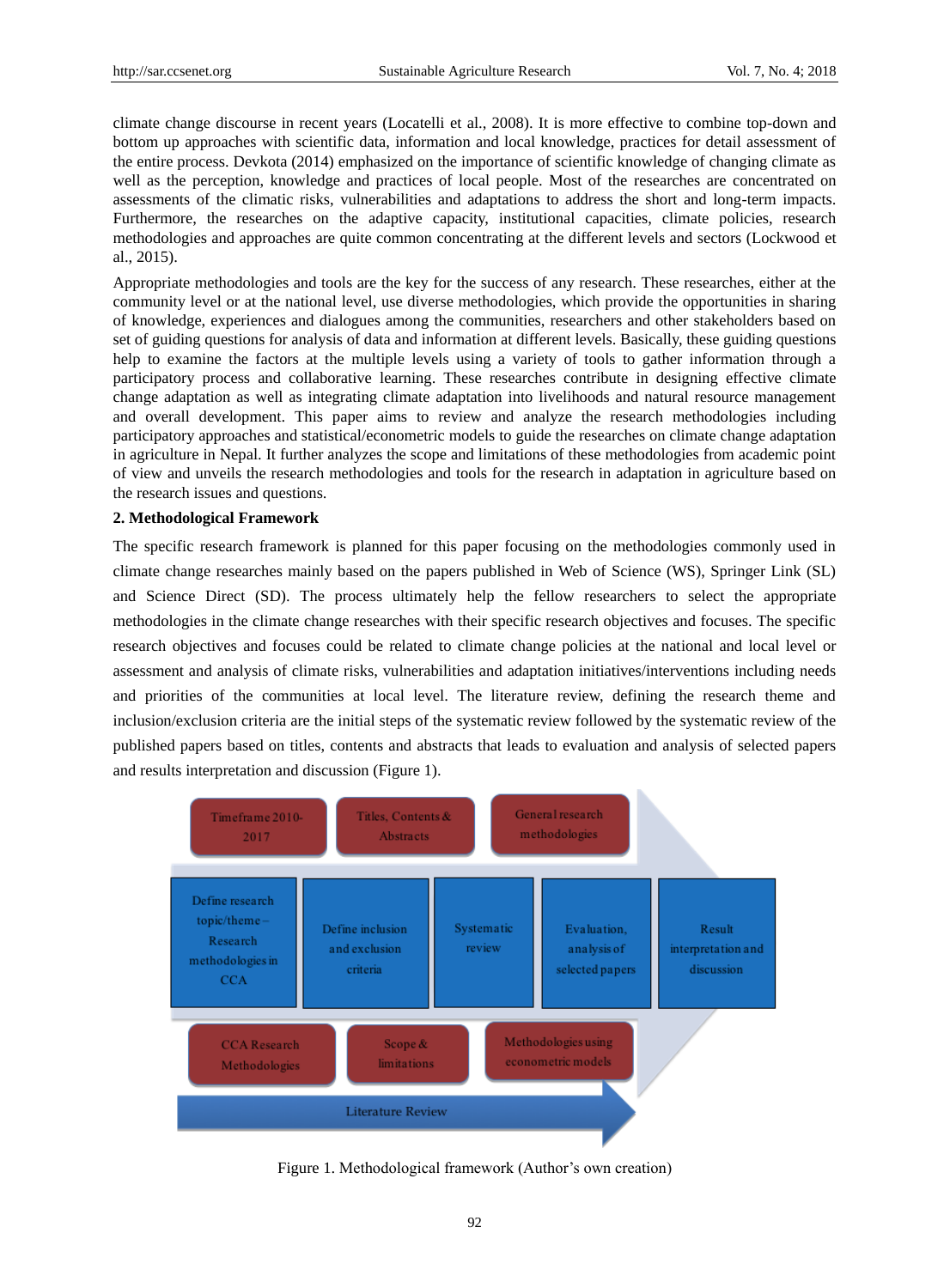Science Direct (SD)

## **3. Research Methodology**

This study is based on the systematic review and assessment of the research methodologies particularly concentrating on climate change adaptation in agriculture in the published papers in Web of Science (WS), Springer Link (SL) and Science Direct (SD). The open accessed research papers were searched specifically in the WS, SL and SD respectively for systematic review. Prior to search the papers in the databases, the inclusion and exclusion criteria were defined considering the research focus and interest (Table 1). These databases were chosen based on the popularity among the researchers and practitioners for the research on multiple issues and themes. The keywords "Research methodologies on climate change adaptation in agriculture" were used for the search and access the relevant papers in the selected database. The inclusion criteria for systematic search and review of the papers on these databases were open accessed journal papers in English on research methodologies concentrated in climate change adaptation in agriculture from the period of 2010 to 2017.

Table 1. The inclusion and exclusion criteria for systematic review of the papers

| Inclusion Criteria |                                                        | <b>Exclusion Criteria</b> |                                        |  |  |
|--------------------|--------------------------------------------------------|---------------------------|----------------------------------------|--|--|
| $\bullet$          | Research methodologies in climate change adaptation    |                           | Papers related to                      |  |  |
|                    | (CCA) in agriculture                                   | ٠                         | Mitigation                             |  |  |
| $\bullet$          | Open access journal papers published in Science Direct | $\bullet$                 | Fisheries and winery, viticulture      |  |  |
|                    | (SD), Springer Link (SL) and Web of Science (WS)       | $\bullet$                 | Energy and livestock                   |  |  |
| $\bullet$          | Original research papers                               | $\bullet$                 | Ecosystem services                     |  |  |
| $\bullet$          | Papers in English Language                             | $\bullet$                 | Water reservoirs                       |  |  |
|                    | Published in between 2010-2017                         | $\bullet$                 | Rural transportation                   |  |  |
|                    |                                                        | $\bullet$                 | Review papers, book chapters and short |  |  |
|                    |                                                        |                           | communications are not included        |  |  |

The total numbers of papers found in the first search were 58, 544, and 562 in the WS, SL and SD respectively based on the inclusion criteria. The second search was more concentrated to climate change in agriculture within the selected papers, which reduced the number of papers to 41, 269 and 134 respectively. However, the papers related to mitigation, fisheries, winery, viticulture, energy and livestock, ecosystem services, water reservoirs and rural transportation were also found within the list. Thus, those papers were excluded from the list by reviewing the title of the papers. The review papers, book chapters, short communications are also excluded as well. Some of the review papers, abstracts and conference papers were also found during the detail review of the titles, thus discarded from the list as well. By clearance of the papers based on exclusion criteria, the number of papers has been reduced to 15, 30, and 25 respectively (Table 2). The abstracts of these papers were reviewed to finalize the total number of papers for the detail systematic review and assessment of research methodologies on climate change adaptation in agriculture.

Search Databases First search with keywords research methodologies in CCA in agriculture Second search with the keywords climate change adaptation in agriculture Third Search with exclusion criteria Final Selection based on **Abstracts** Web of Science (WS) 58 41 15 10 Springer Link  $(SL)$ 544 269 30 13

Total 1164 444 71 37

Table 2. Number of papers selected through the process of systematic review

Finally, 37 journal papers (10 from WS, 13 from SL and 14 from SD respectively) were selected for detail review and analysis based on the assessment of the abstracts, which was mainly concentrated on research methodologies specializing climate change adaptation in agriculture. In the process, the authors have analyzed the contents, research methodologies and tools adopted, data analysis, geographical coverages in the selected papers. The analysis further concentrated on the scope and limitations of the research methodologies in the research on climate change adaptation in agriculture.

562 134 25 14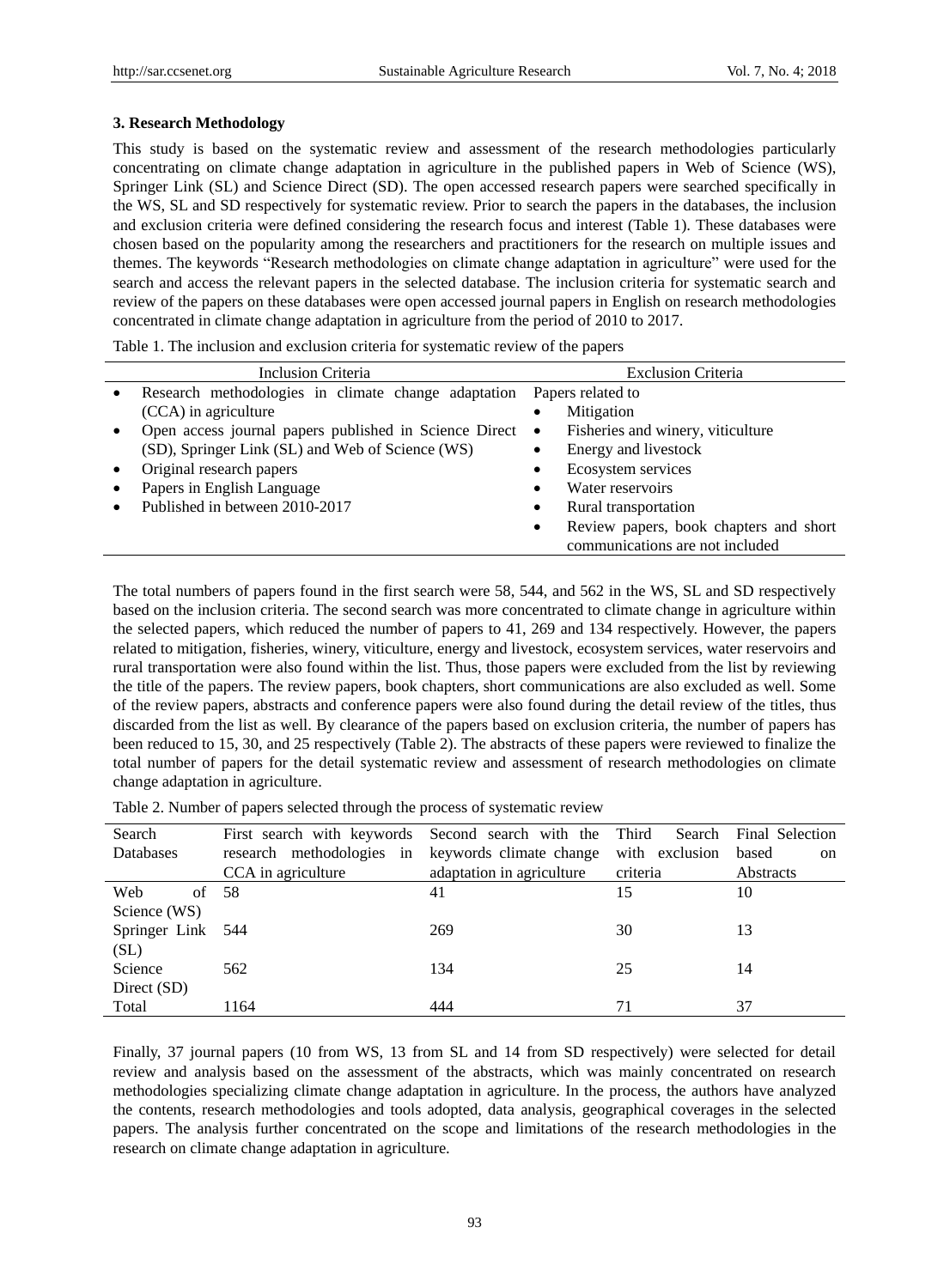## **4. Key Results and Discussion**

#### *4.1 Quantitative vs Qualitative Researches*

The study found application of different research methods and tools in climate change in agriculture specific to the research focus and research interest. The results have shown that the researchers are highly motivated to quantitative data and model analysis than the qualitative analysis. Among the total research papers identified, 48.64% researches have focused on quantitative analysis. Only 27.02% have concentrated on qualitative research and rest (24.32%) have concerted on combination of quantitative and qualitative research. In terms of geographical coverage, 56.75% papers were concentrated at the national level whereas 24.32% were focused at the regional and sub-regional levels. Diverse methodologies, methods, tools and models have been used to analyze the climate data, trend and information for both quantitative and qualitative researches. It is complicated and challenging to understand and exchange the coherent arguments particularly on research methods used in climate change adaptation research. Hinkel and Bisaro (2015) also supported the complex and complications of the climate change researches with the multiple research methods and tools being used by the researchers. The arguments and debates on climate researches are centered on issues of quantitative versus qualitative data and research over the years. Some argued quantitative research is better and more scientific than qualitative research, whereas others believed that quantitative and qualitative researches are just different methodologies - neither is better than each other (Dawson, 2009).

Based on the research objectives and focuses, the researchers have focused different methodologies. For instance, some of the researches emphasized on general trend analysis, focus group discussion (FGD), household (HH) survey, assessment of seasonal variation, vulnerability and adaptive capacity assessment (VACA). Likewise, other researchers have applied the network analysis and farming system approach, spatial distribution, participatory and rapid rural appraisal tools. Some of the researchers have applied specific methodologies such as economic and bio-climate models, hydro-economic modeling, agriculture production systems simulation, land use allocation model, econometric and regression analysis (multinomial logit, ordinary least square (OLS) method, binary logistic regression model). Furthermore, other researches have concentrated on specific models and software for analysis such as simpson index of diversification & cropping intensity index, vegetation interface processes (VIP) based ecosystem model and weather research forecasting, decision support system for agro-technology (DSSAT) software, stochastic rainfall model combined with weather generator etc. There are some researches that have focused on agro-ecological zones, multi-criteria scoring methods, decision making models, and marginal rate of return (MRR) and willingness to pay, cost-benefit analysis (CBA), principal component analysis (PCA), expert opinion survey (EOS). Detail of the these research methods is available in Annex 1.

Mostly qualitative researches have applied comparatively general methodologies, conceptualization, case studies and integrated approaches whereas quantitative researches have applied specific tools and software such as STATISTICA, STATA and decision support software. Wenkel et al. (2013) emphasized on the progresses in the field of climate discourse with the use of geographical information systems (GIS), computer science, climate modeling and new data acquisition technologies. Mostly these simulations and modeling require up-to-date scientific knowledge and climate information from regional and global climate scenarios. However, these scientific models and analyses are complex and difficult for general public and communities to understand. The communities have own understanding and experiences of changing climate based on local knowledge and practices. Thus, combination of scientific and local knowledge on climate change minimizes gaps in model analyses and perceptions and experiences of the communities. Some of the researchers (such as Devkota 2014; Lockwood et al., 2015) have emphasized on the combination of local knowledge with scientific data to build and enhance the people's understanding on climate risks and adaptation strategies.

## *4.2 Scope, Limitations and Gaps*

Each research methodology focuses on specific tools, procedures and combination of tools/procedures considering the research focus, interest and questions as well as the issues, available resources, time and sectors. Each of these research methodologies has its specific scope and limitations. Dawson (2009) also agreed on specific strengths and weaknesses of each methodology. Many researchers apply the methodologies for the participatory action research and analysis, especially in the field of natural sciences such as agriculture, forestry, biodiversity mainly at local/community level (Ahmed et al., 2014 & Saccheli et al., 2016). IUCN, IISD, SEI & Inter-cooperation (2007) and CARE (2009) also emphasized on participatory action research and analysis by developing the tools such as Community based Risk Screening – Adaptation and Livelihoods Tool (CRiSTAL) and Climate Vulnerability and Capacity Assessment (CVCA), respectively. Whereas, many other agencies such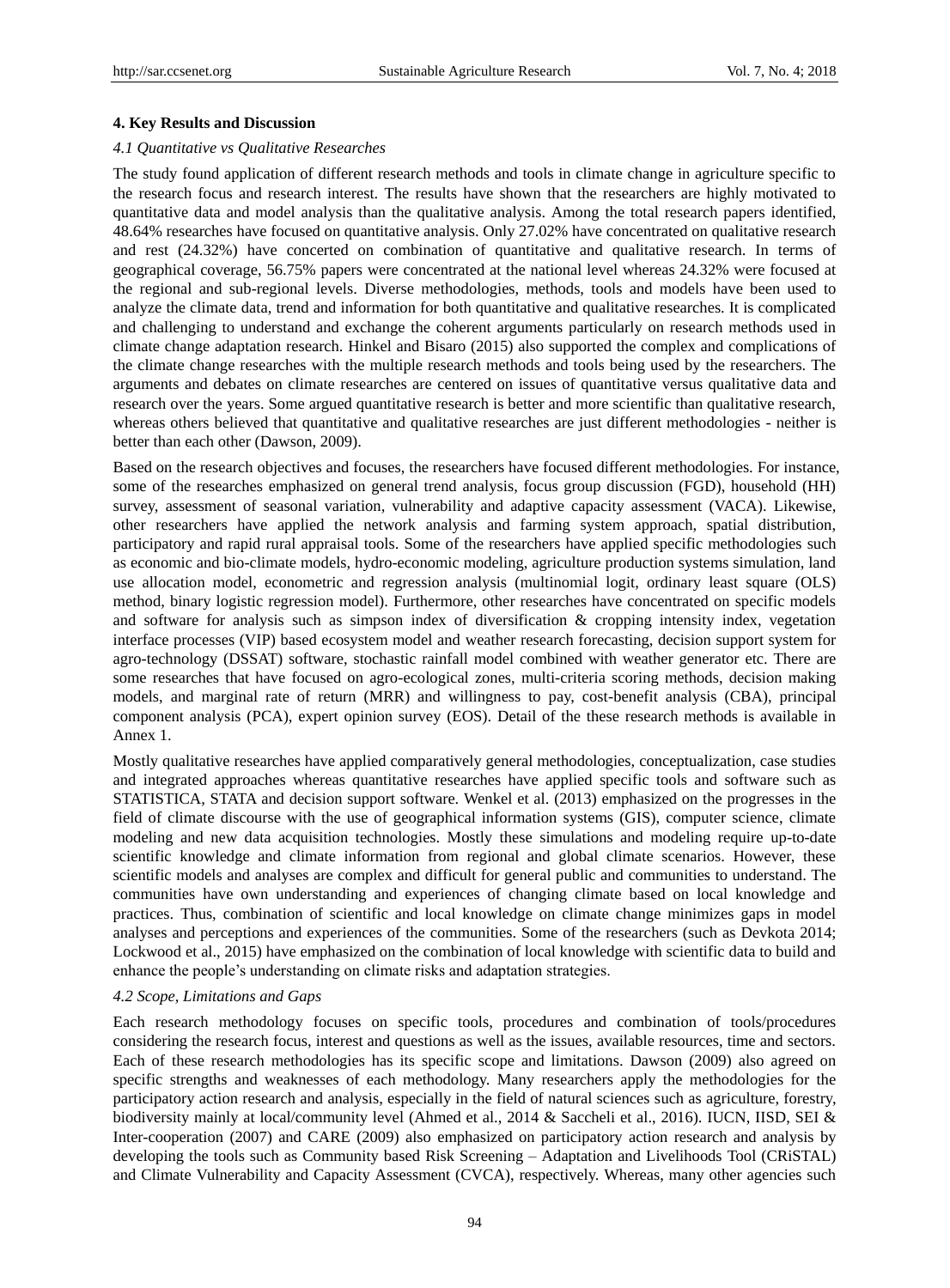as Livelihood Forestry Programme (LFP) (2010) with the support of UKaid also developed and implemented participatory tools such as vulnerability matrices, timeline, hazard mapping among others for understanding and documenting the risks, vulnerabilities and implications of climate change in the peoples" livelihoods.

For academic research, several other tools and computer-based models have been applied by the researchers to understand and predict the climate systems and its behaviors at the global to the national and also at the local levels such as general circulation models including statistical models. Mostly these models incorporate the statistical software that analyzes the atmosphere and ocean circulations to address the climate questions and assumptions. Many researchers use computer-based models of climate system to better understand the future climate issues and projections. They also use range of scenarios using various assumptions based on future economic, social, technological and environmental conditions (EPA, 2016). It also focuses on frameworks for analyzing vulnerability and capacity to adapt at the community, households and individual level.

The gaps between research on climate change adaptation and policy still exist including the gaps in building capacities on climate forecasting, risk assessment, adaptive capacities of the farmers even conducting research on adaptation to deal with harsh climate (Ngeve et al., 2014). Sterrett (2011) identified the gaps on additional information and statistical analysis related to climate and hydro-geological changes in the South Asian region. She further reported the necessity of better communication between decision makers and scientific community. Hinkel and Bisaro (2015) argued on complication of climate change research because of diverse analytical methods applied from natural and social sciences by using abstract and ambiguous terms such as vulnerability and adaptive capacity without considering wider array of social science. There are quite a large number of research papers on climate change adaptation with use of diverse research methodologies. These researches are multidimensional and multi-scalar in nature with integrated tools for analysis of climate change impacts and adaptation (Esteve et al., 2015).

# *4.3 Discussion on Appropriate Research Methodologies for Climate Change Adaptation in Agriculture: A Case in Nepalese Context*

Climate change impacts vary spatially and temporarily. In Nepalese context, the climate change impacts vary with the altitudinal, geographical and climatic variations. Further investigations are required to understand the complexity of climate change through detailed assessments (Antwi-Agyei et al., 2012). Since diverse research methodologies, approaches and tools are available, it is possible to apply appropriate research methodologies in the climate change researches even in Nepalese context. However, the reliable climatic data and data sources of multiple years at least for 30 years are crucial in the research, which is difficult in Nepalese context due to limited meteorological stations and geographical and climatic variations in the country. Karki et al. (2009) also affirmed that the researchers in Nepal have to still rely on literature review and scattered climatic information due to lack of long term high quality data for reliable analysis and predictions of climate change. The additional time, efforts, investments and capacities are required to gather and analyze climatic data because of challenge of extreme topography, thus, necessary to choose the appropriate and comprehensive methodology or approach for the adaptation research in Nepal. Not a single method or model has all the answers relating to climate change research. Thus, it is highly recommended to use different approaches and methodologies that complement each other (Sterrett 2011).

Climate change impacts are increasing over the years, which indicated climate crisis is real that needs urgent attention, short-term and long-term adaptation through joint, concerted efforts and interventions (Karki et al., 2009). Numbers of researches conducted by researchers and development agencies have also contributed in understanding and minimizing the climate crisis and impacts. It is found the specific research methodologies and/or combinations of methodologies are applied in climate change researches. Both qualitative and quantitative data and methods are utilized in these researches with specific research issues, problems and purposes. IUCN (2015) has emphasized on the combination of qualitative and quantitative methods in climate change research to understand and gather reliable data & information. Berrange-Ford et al. (2015) has also given importance on comprehensive research methods and tools in climate change adaptation and policy research.

Review of the literature and state of climate change adaptation policies and practices in agriculture is crucial to understand prior to plan for the research. Systematic review is a newly emerged review method in climate change discourse by defining research questions, inclusion and exclusion criteria including in depth review and analysis of the content and context in the research and literature. Berrang-Ford et al. (2015) and Sud et al. (2015) has also emphasized on research syntheses of climate adaptation focusing on review of adaptation policies and practices and frameworks. The formal systematic review was started in health sciences, but widely adapted in other sectors including climate change adaptation (Berrang-Ford et al., 2015). It follows the combination of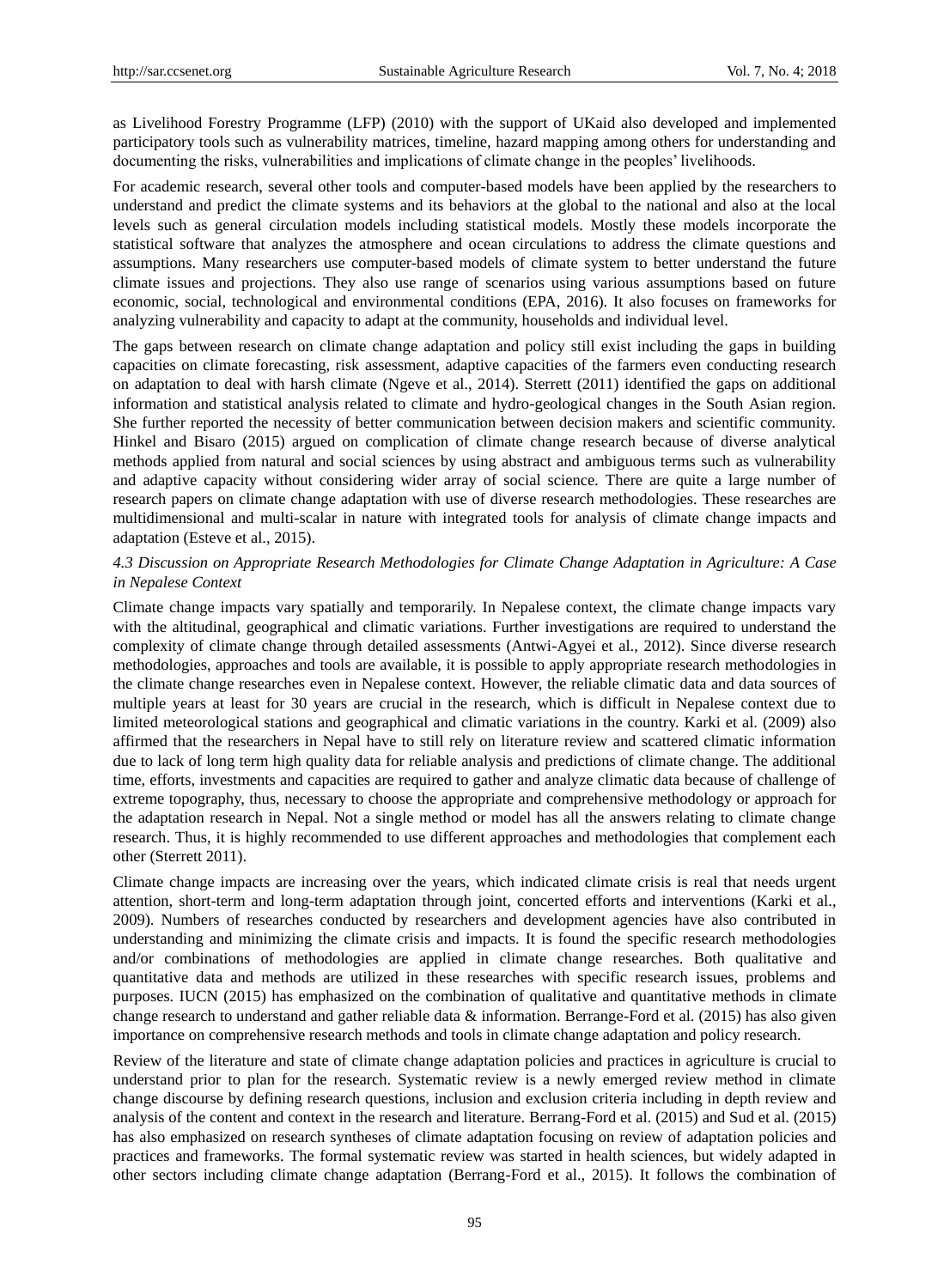quantitative and qualitative analyses and complex iterative literature searches. Additionally, forward and backward citation tracking, snowballing method, personal communication and review of grey literatures will be integrated into the search methods.

Assessment of vulnerabilities, CC impacts and adaptation in agriculture has significant importance in climate change research in Nepal. National and regional scale multi-indicator vulnerability assessments are vital in assessing vulnerability across a large area (Antwi-Agyei et al., 2012). The IPCC third Assessment Report has defined CC impacts, vulnerability and adaptation assessment (UNFCCC, 2004). Vulnerability is associated with natural hazards like flood, droughts and social hazards like poverty etc. It is a function of the character, magnitude and rate of climate variation to which a system is exposed, its sensitivity and its adaptive capacity. The quantitative assessment of vulnerability is usually carried out by constructing a "vulnerability index" that depends on several set of indicators in a sector and also in a region. Furthermore, the vulnerability also depends on frequency of occurrence of extreme events such as flood, drought and landslide in the region. Basically, it is a numerical scale calculated from a set of variables selected by the researcher for the regions/districts, used to compare with one another or with some reference. Participatory approaches such as hazard mapping, seasonal calendar, historical timeline and vulnerability matrix are important in the community through focus group discussions. These assessments support in understanding the community, locality, climate change impacts, vulnerabilities, and adaptation strategies.

Sterrett (2011) also emphasized on these analytical tools for better understanding the context including secondary research, institutional mapping, policy analysis and additional participatory tools. It is also important to quantify and analyse the direct and indirect cost associated with adaptation (UNFCCC 2011). Cost benefit analysis (CBA) is an established economic tool for determining the economic efficiency of adaptation/development interventions (Mechler & The Risk to Resilience Study Team, 2008). The CBA adds evidence base value for money of climate change adaptation and it is also used as a forecasting tool. The CBA also supports social accountability by engaging community in a concrete way (Oxfam 2013). Furthermore, a number of econometric models have been applied for detail econometric analysis of different factors of climate change in Nepalese context. A binary probit model is effective to analyse the factors affecting farmers" decisions on adaptation to climate change. Whereas multi-nominal model is suitable for analyzing factors affecting farmers' choices of specific adaptation methods (Komba & Muchapondwa 2015).

Yegbemey et al. (2014) also applied Heckman selection and SUR models to analyze the differential effects of farmers" behaviours such as age, gender, level of education, experience in agriculture, access to credit, membership to the organization, farm size, contact with extension and perception of adaptation to climate change. Likewise, Quang Ngo (2016) revealed that SUR Model the best option to overcome the gaps and weaknesses of univariate and multi-nominal discrete choice models. It further converges the unique maximum likelihood parameter estimates. This model is efficient than other estimation methods as it utilizes the present information in the cross-regression error correlation. Mandleni & Anim  $(2011)$  also revealed the application of Heckman selection model to estimate the determinants of an individual farmer"s decision to select adaptation.

# **5. Conclusion**

Several research methodologies are available in climate change science concentrating diverse sectors (agriculture, forestry, livestock, water, health etc.) and at different levels (local to national and regional). Based on the research focuses and interests, the researchers have applied general and specific research methodologies as appropriate. Comparatively quantitative data analysis and appropriate tools and model analysis has dominated the climate change research than qualitative data. Combination of participatory research methodologies and model analysis utilizing primary and secondary sources of data is effective for the climate change research since climate change have multiple impacts at all levels. Literature review needs to be continuous throughout the research period starting from designing of the research plan to data analysis and finalization of the research outcomes.

The selection of appropriate research methodologies, methods, tools and approaches will depend on the research interests and local contexts. In Nepalese context, it is difficult to gather the climatic data because of existence of limited meteorological stations and reliable climatic data and diverse micro-climatic variations within small geographical areas. It is very crucial to carry out much of the researches on it since it has affected almost all livelihood sectors. Thus, combination of multiple research methodologies and tools including the literature review is recommended for the detail research on climate change adaptation in Nepalese context. The review and analysis of climate data and information through the use of participatory tools, econometric analysis with the use of qualitative and quantitative data are recommended in research on climate change adaptation in agriculture.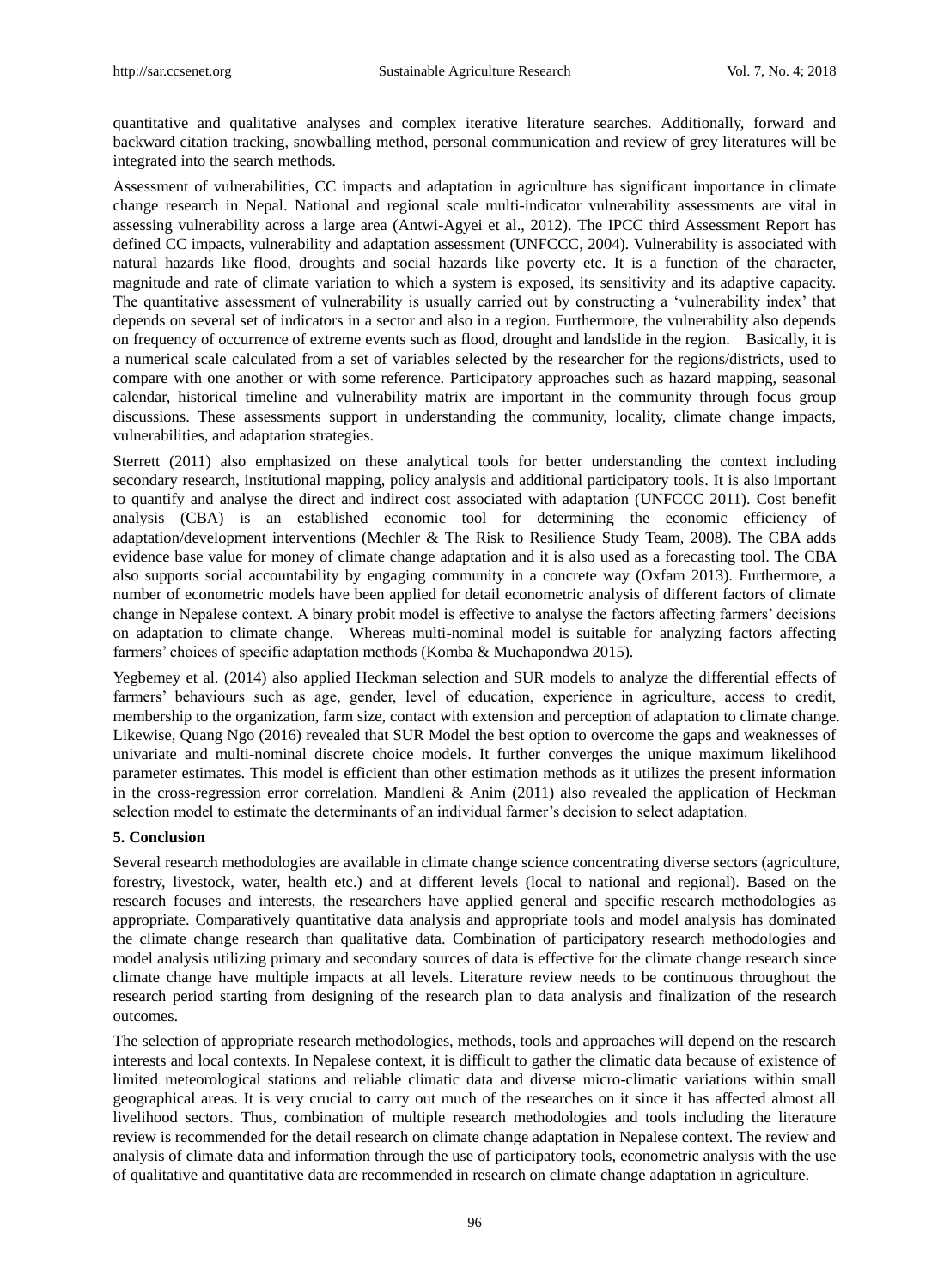## **References**

- Ahmed, S., Rahman, M. M., Shams, S., & Pasha, M. M. (2014). Assessment of temporal and spatial variation of Pan Evaporation with Related climatological factors in Bangladesh. *APCBEE Procedia, 10*, 257-262. https://doi.org/10.1016/j.apcbee.2014.10.049
- Anandhi, A. (2017). CISTA-A: Conceptual model using indicators selected by systems thinking for adaptation strategies in a changing climate: A case study in agro-ecosystems. *Ecological Modelling, 345*, 41-55. https://doi.org/10.1016/j.ecolmodel.2016.11.015
- Andrieu, N., Sogoba, B., Zougmore, R., Howland, F., Samake, O., Bonilla-Findji, O., … Corner-Dollof, C. (2017). Prioritizing investments for climate-smart agriculture: Lessons learned from Mali. *Agricultural Systems, 154*, 13-24. https://doi.org/10.1016/j.agsy.2017.02.008
- Antwi-Agyei, P., Fraser, E. D. G., Dougill, A. J., Stringer, L. C., & Simelton, E. (2012). Mapping the vulnerability of crop production to drought in Ghana using rainfall, yield and socioeconomic data. *Applied Geography, 32*, 324-334. https://doi.org/10.1016/j.apgeog.2011.06.010
- Arshad, M., Amjath-Babu, T. S., Timothy, J. K., Aravindakshan, S., Abbas, A., Kachele, H., & Muller, K. (2017). Climate variability and yield risk in South Asia"s rice-wheat systems: Emerging evidence from Pakistan. *Paddy and Water Environment, 15*, 249-261. https://doi.org/10.1007/s10333-016-0544-0
- Asfaw, S., McCarthy, N., Lipper, L., Arslan, A., & Cattanco, A. (2016). What determines farmers" adaptive capacity? Empirical evidence from Malawi. *Food Security, 8*, 643-664. https://doi.org/10.1007/s12571-016-0571-0
- Bene, C., Headey, D., Haddad, L., & Grebmer, K. (2016). Is resilience a useful concept in the context of food security and nutrition programmes? Some conceptual and practical considerations. *Food Security, 8*, 123-138. https://doi.org/10.1007/s12471-015-0526-x
- Berrang-Ford, L., Pearce, T., & Ford, J. D. (2015). Systematic review approaches for climate change adaptation. *Journal of Regional Environmental Change, 15*, 755-769. https://doi.org/10.1007/s10113-014-0708-7
- Bogale, A. (2012). Vulnerability of smallholder rural households to food insecurity in Eastern Ethiopia. *Food Security, 4*, 581-591. https://doi.org/10.1007/s12571.012.0208–x
- Cairns, J. E., Hellin, J., Sonder, K., Araus, J. L., MacRobert, J. F., Thirfelder, C., & Prasanna, B. M. (2013). Adapting maize production to climate change in sub-Saharan Africa. *Food Security*, 5, 345-360. https://doi.org/10.1007/s12571-013-0256-x
- CARE (2009). *Climate vulnerability and capacity assessment (CVCA): Handbook*. Retrieved from www.careclimatechange.org
- Cedamon, E., Nuberg, I., Pandit, B. H., & Shrestha, K. K. (2017). Adaptation factors and futures of agroforestry systems in Nepal. *Agroforestry Systems*, 1-17. https://doi.org/10.1007/s10457-017-0090-9
- Chagumaira, C., Rurinda, J., Nezomba, H., Mtambanengwe, F., & Mapfumo, P. (2016). Use patterns of natural resources supporting livelihoods of smallholder communities and implications for climate change adaptation in Zimbabwe. *Environment, Development & Sustainability, 18*, 237-255. https://doi.org/10.1007/s10668-015-9637-y
- Chipanshi, A., Zhang, Y., Kouadio, L., Newlands, N., Davidson, A., Hill, H., … Reichert, G. (2016). Evaluation of the Integrated Canadian Crop Yield Forecaster (ICCYF) model for in-season prediction of crop yield across the Canadian agricultural landscape. *Agricultural and Forest Meteorology, 206*. 137-150. https://doi.org/10.1016/j.agrformet.2015.03.007
- Dawson, C. (2009). *Introduction to research methods: A practical guide for anyone undertaking a research project (4th Edition).* Bell & Bain Ltd, Glasgow. ISBN 9781845283674
- Devkota, R. P. (2014). Climate change: Trends and people"s perception in Nepal. *Journal of Environmental Protection, 5*, 255-265. http://dx.doi.org/10.4236/jep.2014.54029
- Ebi, K. L., Padgham, J., Doumbia, M., Kergna, A., Smith, J., Butt, T., & McCarl, B. (2011). Smallholders adaptation to climate change in Mali. *Climatic Change, 108*, 423-436. https://doi.org/10.1007/s10584-011-0160-3
- Environmental Protection Agency. (2016). *Future climate change*. Retrieved from www3.epa.gov/climatechange/science/future.html [Accessed on 8 September 2016]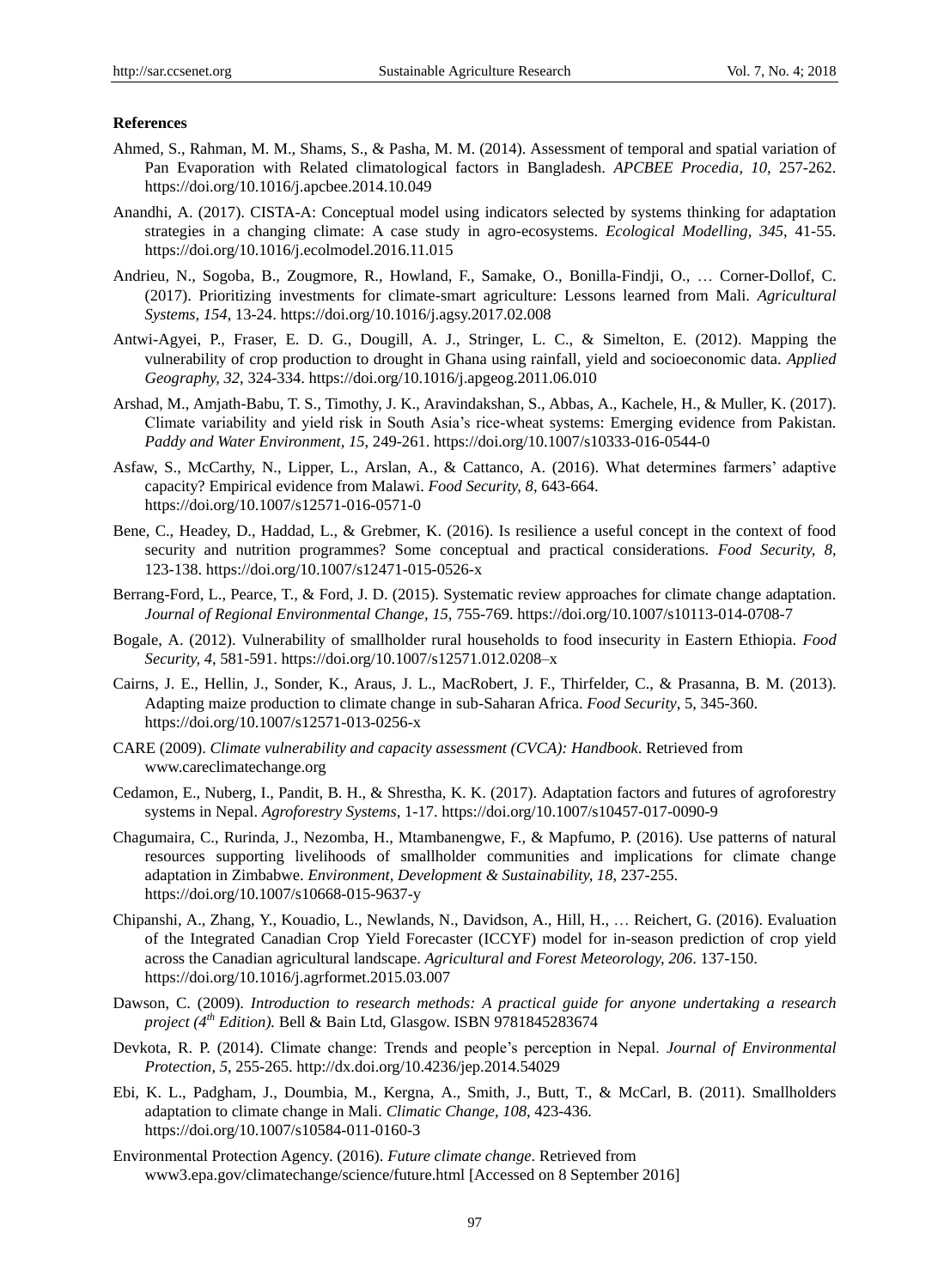- Esteve, P., Varela-Ortega, C., Blanco-Gutierrez, I., & Downing, T. E. (2015). A hydro-economic model for the assessment of climate change impacts and adaptation in irrigated agriculture. *Ecological Economics, 120*, 49-58. http://dx.doi.org/10.1016/j.ecolecon.2015.09.017
- Feola, G., Lemer, A. M., Jain, M., Montefrio, M. J. F., & Nicholas, K. A. (2015). Researching farmer behaviour in climate change adaptation and sustainable agriculture: Lessons learned from five case studies. *Journal of Rural Studies, 39*, 74-84. https://doi.org/10.1016/j.rurstud.2015.03.009
- Ghahramani, A., Kokic, P. N., Moore, A. D., Zheng, B., Chapman, S. C., Howden, M. S., & Crimp, S. J. (2015). The value of adapting to climate change in Australian wheat farm systems: farm to cross-regional scale. *Agriculture, Ecosystems and Environment, 211*, 112-125. https://doi.org/10.1016/j.agee.2015.05.011
- Ginkel, M., Sayer, J., Sinclair, F., Aw-Hassan, A., Bossio, D., Craufurd, P., … Ortiz, R. (2013). An integrated agro-ecosystem and livelihood systems approach for the poor and vulnerable in dry areas. *Food Security, 5*, 751-767. https://doi.org/10.1007/s12571-013-0305-5
- Gohar, A. A., & Cashman, A. (2016). A methodology to assess the impact of climate variability and change on water resources, food security and economic welfare. *Agricultural Systems, 147*, 51-64. https://doi.org/10.1016/j.agsy.2016.05.008
- Harvey, C. A., Martinez-Rodriguez, M. R., Cardenas, J. M., Avelino, J., Rapidel, B., Vignola, R., Donnati, C. I., & Vilchez-Mendoza, S. (2017). The use of ecosystem-based adaptation practices by smallholder farmers in Central America. *Agriculture, Ecosystems and Environment, 246*, 279-290. https://doi.org/10.1016/j.agee.2017.04.018
- Hinkel, J., & Bisaro, A. (2015). A review and classification of analytical methods for climate change adaptation. *WIREs Climate Change, 6*, 171-188, https://doi.org/10.1002/wcc/322
- Hussain, A., Rasul, G., Mahapatra, B., & Tuladhar, S. (2016). Household food security in the face of climate change in Hindu-Kush Himalayan region. *Food Security, 8*, 921-937. https://doi.org/10.1007/s12571-016-0607-5
- Islam, S., Cenacchi, N., Sulser, T. B., Gbegbelegbe, S., Hareau, G., Kleinwechter, U., … Wiebe, K. (2016). Structural approaches to modelling the impact of climate change and adaptation technologies on crop yields and food security. *Global Food Security, 10*, 63-70. https://doi.org/10.1016/jgfs.2016.08.003
- IUCN, IISD, SEI, Inter-cooperation. (2007). *CRiSTAL - Community-based Risk Screening – Adaptation and Livelihoods: User's Manual.* International Union for Nature Conservation, International Institute for Sustainable Development, Stockholm Environment Institute and Inter-cooperation
- IUCN. (2015). *Learning from participatory vulnerability assessments – Key to identifying EbA options*. In technical paper, 21<sup>st</sup> session of the conference of parties to the UNFCCC and 11<sup>th</sup> session of the Conference of the Parties to the Kyoto Protocol, 30 November – 11 December. Paris. Retrieved from https://www.iucn.org/downloads/learning\_from\_participatory\_vulnerbaility\_assessment\_key\_to\_identifying \_eba\_option.pdf (Accessed on 3 December 2016)
- John, A., & Fielding, M. (2014). Rice production constraints and new challenges for South Asian smallholders: Insights into de facto research priorities. *Agriculture & Food Security, 3*, 18. Retrieved from http://www.agricultureandfoodsecurity.com/content/3/1/18
- Karki, M., Mool, P., & Shrestha, A. (2009). Climate change and its increasing impacts in Nepal. *SUFFREC: The Initiation,* 30-37
- Khatri-Chhetri, A., Aggrawal, P. K., Joshi, P. K., & Vyas, S. (2017). Farmers prioritization of climate-smart agriculture (CSA) technologies. *Agricultural Systems, 151*, 184-191. https://doi.org/10.1016/j.agsy.2016.10.005
- Komba, C., & Muchapondwa, E. (2015). Adaptation to climate change by smallholder farmers in Tanzania. *Environment for Development*. Discussion paper series. SIDA, EfD and Resources for the Future.
- Lee, D. R., Edmeades, S., Nys, E. D., McDonald, A., & Janssen, W. (2014). Developing local adaptation strategies for climate change in agriculture: A priority-setting approach with application to Latin America. *Global Environmental Change, 29*, 78-91. https://doi.org/10.1016/j.gloenvcha.2014.08.002
- LFP. (2010). *Participatory tools and techniques for assessing climate change impacts and exploring adaptation options: A community-based toolkit for practitioners*. Livelihood Forestry Programme, UKaid.
- Locatelli, B., Herawati, H., Brockhaus, M., Idinoba, M., & Kanninen, M. (2008). Methods and tools for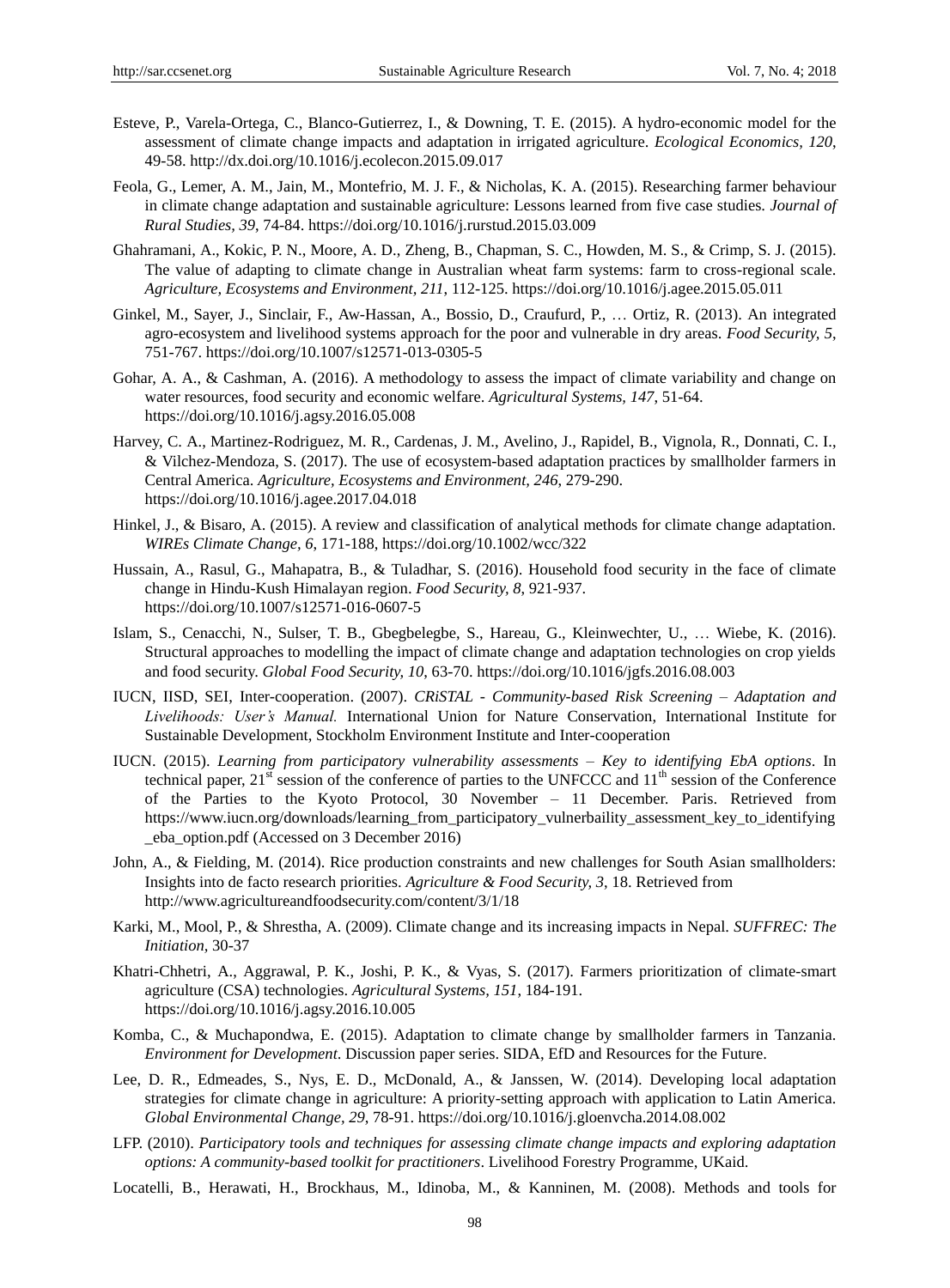assessing the vulnerability of forests and people of climate change: *Working Paper*, Center for International Forestry Research (CIFOR). Retrieved from www.cifor.cgiar.org

- Lockwood, M., Raymond, C. M., Oczkowski, E., & Morrison, M. (2015). Measuring the dimension of adaptive capacity: A psychometric approach. *Ecology and Society, 20*(1), 37. https://doi.org/10.5751/ES-07203-200137
- Lwasa, S. (2014). Systematic review of research on climate change adaptation policy and practice in Africa and South Asia deltas. *Regional Environmental Change*. https://doi.org/10.1007/s10113-014-0715-8
- Mandleni, B., & Anim, F. D. K. (2011). Climate change awareness and decision on adaptation measures by livestock farmers in South Africa. *Journal of Agricultural Science*. 3: 258-268. doi:10.5539/jas.v3n3p258, ISSN 1916-9752
- Mechler, R., & The Risk to Resilience Study Team. (2008). The cost-benefit analysis methodology (Risk to Resilience Working Paper No. 1). M. Moench, E. Caspari and A. Pokhrel (eds.). *Kathmandu, Nepal: Institute for Social and Environmental Transition-Boulder*, Institute for Social and Environmental Transition-Nepa and Provention Consortium
- Mo, X., Guo, R., Liu, S., Lin, Z., & Hu, S. (2013). Impacts of climate change on crop evapotranspiration with ensemble GCM projection in the North China Plain. *Climatic Change, 120*, 299-312. https://doi.org/10.1007/s10584-013-0823-3
- Murage, A. W., Mildega, C. A. O., Pittchar, J. O., Pickett, J. A., & Khan, Z. R. (2015). Determinants of adoption of climate-smart push-pull technology of enhanced food security through integrated pest management in eastern Africa. *Food Security, 7*, 709-724. https://doi.org/10.1007/s12571-015-0454-9
- Ngeve, J. M., Jalloh, A., & Ndjatsana, M. (2014). Review of research and policy for climate change adaptation in agriculture sector in Central Africa. *Future Agricultures. Working Paper 098*. Retrieved from www.future-agricultures.org
- Oxfam. (2013). Applying cost benefit analysis at a community level: A review of its use for community-based climate and disaster risk management. *Oxfam Research Reports*. Oxfam and Tearfund. Retrieved from www.oxfam.org
- Quang, N. T. (2016). Farmers" adaptive measures to climate change induced natural shocks through past climate experiences in the Mekong River Delta, Vietnam. *African Journal of Agricultural Research, 11*(5), 1361-1371. https://doi.org/10.5897/AjAR2015.10756, ISSN 1991-637x
- Reed, M. S., Podesta, G., Fazey, I., Geeson, N., Hessel, R., Hubacek, K., … Thomas, A. D. (2013). Combining analytical frameworks to assess livelihood vulnerability to climate change and analyse adaptation options. *Ecological Economics, 94*, 66-77. https://doi.org/10.1016/j.ecolecon.2013.07.007
- Sacchelli, S., Fabbrizzi, S., & Menghini, S. (2016). Climate change, wine and sustainability: A quantitative discourse analysis of the international scientific literature. *Agriculture and Agricultural Science Procedia, 8*, 167-175. https://doi.org/10.1016/j.asspro.2016.02.090
- Sahu, N. C., & Mishra, D. (2013). Analysis of perception and adaptability strategies of the farmers to climate change in Odisha, India. *APCBEE Procedia, 5*, 123-127. https://doi.org/10.1016/j.apcbee.2013.05.022
- Schut, M., Klerkx, L., Rodenburg, J., Kayeke, J., Hinnou, L. C., Raboanarielina, C. M., … Bastiaans, L. (2015). RAAIS: Rapid Appraisal of Agricultural Innovation Systems (Part I). A diagnostic tool for integrated analysis of complex problems and innovation capacity. *Agricultural Systems, 132*, 1-11. https://doi.org/10.1016/j.agsy.2014.08.009
- Seo, S. N. (2014). Evaluation of the Agro-Ecological Zone methods for the study of climate change with micro farming decisions in sub-Saharan Africa. *European Journal of Agronomy, 52*, 157-165. https://doi.org/10.1016/j.eja.2013.09.014
- Sherman, M., Ford, J., Llanos-Cuentas, A., & Valdivia, M. J. (2016). Food system vulnerability amidst the extreme 2010-2011 flooding in the Peruvian Amazon: A case study from the Ucayali region. *Food Security, 8*, 551-570. https://doi.org/10.1007/s12571-016-0583-9
- Sterrett, C. (2011). Review of climate change adaptation practices in South Asia. *Oxfam Research Reports*. Retrieved from www.oxfam.org
- Sud, R., Mishra, A., Varma, N., & Bhadwal, S. (2015). Adaptation policy and practice in densely populated glacier-fed river basins of South Asia: A systematic review. *Regional Environment Change, 15*, 825-826,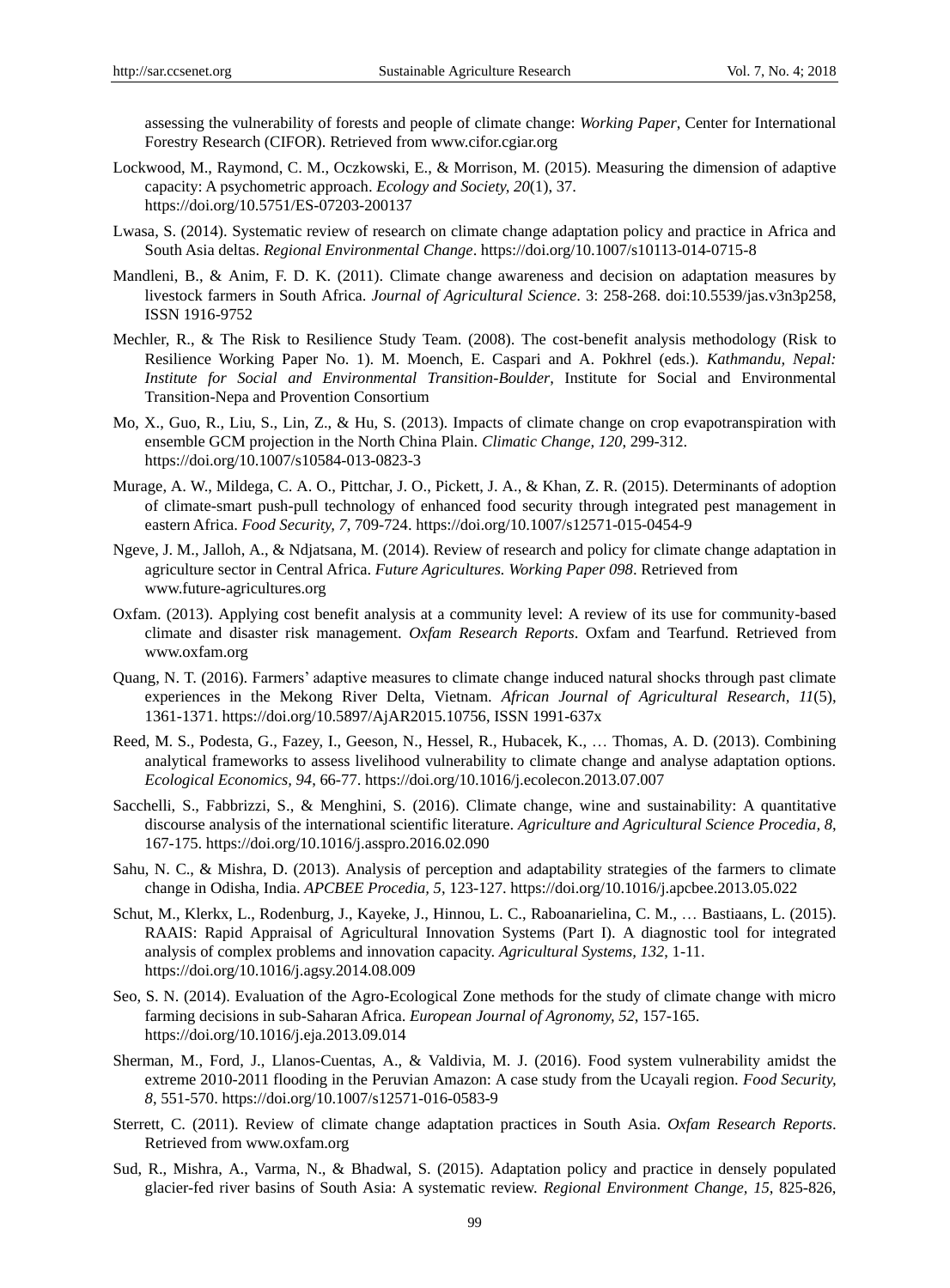https://doi.org/10.1007/s10113-014-0711-z

- Surendran, U., Sushanth, C. M., Mammen, G., & Joseph, E. J. (2015). Modelling the crop water requirement using FAO-CROPWAT and assessment of water resources for sustainable water resources management: A case study in Palakkad district of humid tropical Kerala, India. *Aquatic Procedia, 4*, 1211-1219. https://doi.org/10.1016/j.aqpro.2015.02.154
- Thierfelder, C., Mutenje, M., Mujeyi, A., & Mupangwa, W. (2015). Where is the limit? Lessons from long-term conservation agriculture research in Zimuto Communal Area, Zimbabwe. *Food Security, 7*, 15-31. https://doi.org/10.1007/s12571-014-0404-y
- Toda, L. L., Yokingco, J. C. E., Paringit, E. C., & Lasco, R. D. (2017). A LiDAR-based flood modelling approach for mapping rice cultivation areas in Apalit, Pampanga. *Applied Geography, 80*, 34-47. https://doi.org/10.1016/j.apgeog.2016.12.020
- UNFCCC. (2004). Application of methods and tools for assessing impacts, vulnerabilities, and developing adaptation responses: Background paper. *FCCC/SBSTA/2004/INF.13*. Bonn, Germany, Retrieved from http://unfccc.int/resource/docs/2004/sbsta/inf.13.pdf [Accessed on 14 Jan 2016]
- UNFCCC. (2011). Assessing the cost and benefits of adaptation options: An overview of approaches. *The Nairobi work programme on impacts, vulnerability and adaptation to climate change*. United Nations Framework Convention on Climate Change. ISBN 92-9219-085-7. Retrieved from http://unfccc.int/adaptation
- Uy, T. C., Limnirankul, B., & Chaovanapoonphol, Y. (2015). Factors impacting on farmers" adaptation to drought in maize production in highland area of central Vietnam. *Agriculture and Agricultural Science Procedia, 5*, 75-82. https://doi.org/10.1016/j.aaspro.2015.08.011
- Varadan, R. J., & Kumar, P. (2015). Mapping agricultural vulnerability of Tamil Nadu, India to climate change: A dynamic approach to take forward the vulnerability assessment methodology. *Climatic Change, 129*, 159-181. https://doi.org/10.1007/s10584-015-1327-0
- Wenkel, K., Berg, M., Mirschel, W., Wieland, R., Nendel, C., & Kostner, B. (2013). LandCaRe DSS An interactive decision support system for climate change impact assessment and the analysis of potential agricultural land use adaptation strategies. *Journal of Environmental Management, 127*, 168-183, https://doi.org/10.1016/j.envman.2013.02.051
- Yang, L., Qin, Z., & Tu, L. (2015). Responses of rice yields in different rice-cropping systems to climate variables in the middle and lower reaches of the Yangteze River, China. *Food Security, 7*, 951-963. https://doi.org/10.1007/s12571-015-0497-y
- Yegbemey, R. N., Yabi, J. A., Heubach, K., Bauer, S., & Nuppenau, E. A. (2014). Willingness to be informed and to pay for agricultural extension services in times of climate change: The case of maize farming in Northern Benin, West Africa. *Climate and Development, 6*(2), 132-143. https://doi.org/10.1080/17565529.2013.867249

Annex 1. Review of research and data analysis methods in climate change adaptation research

| S.N. | Author(s)           | Title of the paper                                           | <b>Research methods</b>                 | Data analysis | Country/region     |
|------|---------------------|--------------------------------------------------------------|-----------------------------------------|---------------|--------------------|
| WS9  |                     | Mapping agricultural vulnerability of Tamil Nadu, India      | Vulnerability indicators approach -     |               |                    |
|      | Varadan<br>&        | to climate change: A dynamic approach to take forward        | Simpson index of diversification (SID), | Qualitative & |                    |
|      | Kumar, 2015         | the vulnerability assessment                                 | Cropping intensity index                | Quantitative  | India              |
| WS8  |                     |                                                              | Vegetation Interface Processes (VIP)    |               |                    |
|      |                     |                                                              | process-based ecosystem model and       |               |                    |
|      |                     | Impacts of climate change on crop evapotranspiration         | Weather Research Forecasting (WRF)      |               |                    |
|      | Mo et al., 2012     | with ensemble GCM projections in the North China Plain       | modelling system                        | Quantitative  | China              |
| WS7  | Ebi et al., 2011    | Smallholders adaptation to climate change in Mali            | Stakeholder workshops & analysis        | Qualitative   | Mali               |
| WS6  |                     | Evaluation of the Agro-Ecological Zone methods for the       |                                         |               |                    |
|      |                     | study of climate change with micro farming decisions in      | Agro-Ecological zone (AEZ) methods      |               |                    |
|      | Seo, 2014           | sub-Saharan Africa                                           | including Arc GIS                       | Quantitative  | Sub-Saharan Africa |
| WS5  |                     | Developing local adaptation strategies for climate change    |                                         |               |                    |
|      |                     | in agriculture: A priority-setting approach with application |                                         |               |                    |
|      | Lee et al., 2014    | to Latin America                                             | Multi-criteria scoring methods          | Qualitative   | Latin America      |
| WS4  |                     | Researching farmer behaviour in climate change               | Decision making model, cross-scale and  |               |                    |
|      | Feola<br>al.,<br>et | adaptation and sustainable agriculture: Lessons learned      | cross-level<br>temporal<br>pressures,   |               |                    |
|      | 2015                | from five case studies                                       | dynamics                                | Qualitative   |                    |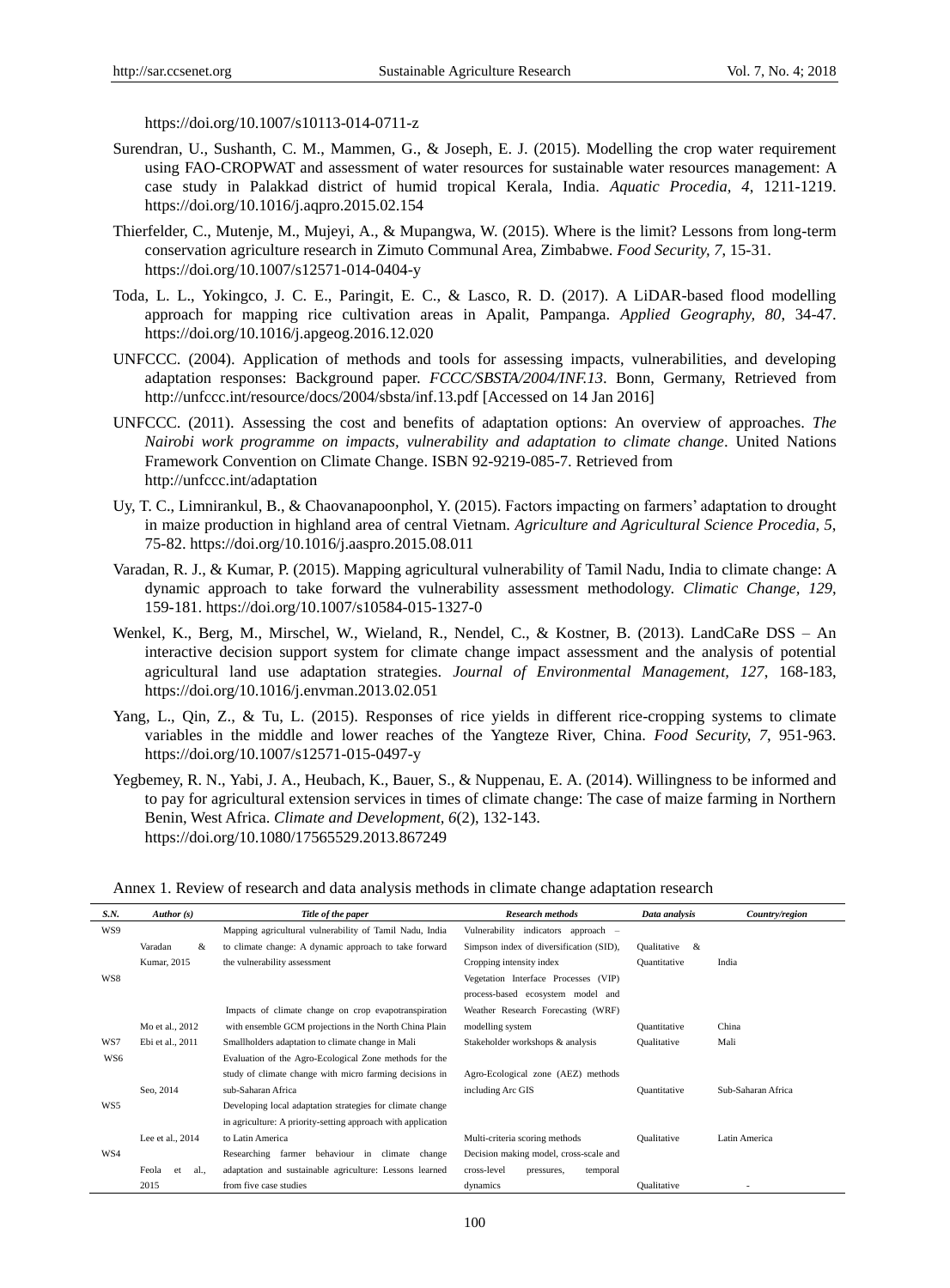| WS3              |                      | LandCaRe DSS – An interactive decision support system                                               |                                                              |                     |                             |
|------------------|----------------------|-----------------------------------------------------------------------------------------------------|--------------------------------------------------------------|---------------------|-----------------------------|
|                  | Wenkel et al.,       | for climate change impact assessment and the analysis of                                            |                                                              | Qualitative<br>&    |                             |
|                  | 2013                 | potential agricultural land use adaptation strategies                                               | Interactive Land CaRe DSS system                             | Quantitative        |                             |
| WS2              |                      |                                                                                                     | drought<br>sensitivity<br>and<br>Crop                        |                     |                             |
|                  |                      |                                                                                                     |                                                              |                     |                             |
|                  | Antwi-Agyei et       | Mapping the vulnerability of crop production to drought                                             | vulnerability assessment & Cluster                           | &<br>Qualitative    |                             |
|                  | al., 2012            | in Ghana using rainfall, yield and socio-economic data                                              | Analysis using STATISTICA software                           | Quantitative        | Ghana                       |
| <b>WS10</b>      |                      | Use patterns of natural resources supporting livelihoods                                            |                                                              |                     |                             |
|                  | Chagumaira<br>et     | of smallholder communities and implications for climate                                             | Participatory approaches combined with                       | Qualitative<br>&    |                             |
|                  | al., 2015            | change adaptation in Zimbabwe                                                                       | remote sensing and GIS                                       | Quantitative        | Zimbabwe                    |
| WS1              |                      | A methodology to assess the impact of climate variability                                           |                                                              |                     |                             |
|                  |                      |                                                                                                     |                                                              |                     |                             |
|                  | Gohar<br>&           | and change on water resources, food security and                                                    |                                                              |                     |                             |
|                  | Cashman, 2016        | economic welfare                                                                                    | Mathematical Programming Approach                            | Quantitative        |                             |
| SL9              |                      | Is resilience a useful concept in the context of food                                               |                                                              |                     |                             |
|                  |                      | security and nutrition programmes? Some conceptual and                                              |                                                              |                     |                             |
|                  | Bene et al., 2016    | practical considerations                                                                            | Conceptualizing resilience                                   | Qualitative         |                             |
| SL8              |                      | Responses of rice yields in different rice-cropping                                                 |                                                              |                     |                             |
|                  |                      |                                                                                                     |                                                              |                     |                             |
|                  |                      | systems to climate variables in the middle and lower                                                | Gene expression programming (GEP)                            |                     |                             |
|                  | Yang et al., 2015    | reaches of the Yangtze River, China                                                                 | algorithm                                                    | Quantitative        | China                       |
| SL7              |                      | Determinants of adoption of climate smart push-pull                                                 |                                                              |                     |                             |
|                  | Murage et al.,       | technology for enhanced food security through integrated                                            | Multinomial logit and marginal rate of                       |                     |                             |
|                  | 2015                 | pest management in eastern Africa                                                                   | return (MRR)                                                 | Quantitative        | Eastern Africa              |
| SL <sub>6</sub>  |                      |                                                                                                     |                                                              |                     |                             |
|                  |                      | Where is the limit? Lessons learned from long-term                                                  |                                                              |                     |                             |
|                  | Therfelder et al.,   | conservation agriculture research in Zimuto Communal                                                | Probability of a failed season (PFS) & A                     |                     |                             |
|                  | 2015                 | Area, Zimbabwe                                                                                      | conventional control plot (CP)                               | Quantitative        | Zimbabwe                    |
| SL5              | Ginkel et al.,       | An integrated agro-ecosystem and livelihood systems                                                 | Integrated system approaches & Case                          |                     |                             |
|                  | 2013                 | approach for the poor and vulnerable in dry areas                                                   | studies                                                      | Qualitative         |                             |
| SL <sub>4</sub>  | Cairns<br>et<br>al., | Adapting maize production to climate change in                                                      |                                                              |                     |                             |
|                  |                      |                                                                                                     |                                                              |                     |                             |
|                  | 2013                 | sub-Saharan Africa                                                                                  | Arc GIS software                                             | Quantitative        | Sub Saharan Africa Africa   |
| SL <sub>3</sub>  |                      | Vulnerability of smallholder rural households to food                                               |                                                              |                     |                             |
|                  | Bogale, A. 2012      | insecurity in Eastern Ethiopia                                                                      | Ordinary Least Square (OLS) method                           | Quantitative        | Ethiopia                    |
| SL <sub>2</sub>  | Cedamon et al.,      | Adaptation factors and futures of agroforestry systems in                                           |                                                              |                     |                             |
|                  | 2017                 | Nepal                                                                                               | Multinomial logistic regression model                        | Quantitative        | Nepal                       |
| SL13             |                      | Rice production constraints and 'new' challenges for                                                |                                                              |                     |                             |
|                  |                      |                                                                                                     |                                                              |                     |                             |
|                  | John & Fielding,     | South Asian smallholders: Insights into de facto research                                           | Network analysis & farming systems                           |                     |                             |
|                  | 2014                 | priorities                                                                                          | approach                                                     | Qualitative         | South Asia                  |
|                  |                      |                                                                                                     |                                                              |                     |                             |
| <b>SL12</b>      | Hussain et al.,      | Household food security in the face of climate change in                                            | Vulnerability and Adaptive Capacity                          | $\&$<br>Qualitative |                             |
|                  | 2016                 | the Hindu-Kush Himalayan region                                                                     | Assessment (VACA)                                            | Quantitative        | Hindu-Kush Himalayan region |
|                  |                      |                                                                                                     |                                                              |                     |                             |
| SL <sub>11</sub> |                      | Food system vulnerability amidst the extreme 2010-2011                                              |                                                              |                     |                             |
|                  | Sherman et al.,      | flooding in the Peruvian Amazon: A case study from the                                              | Participatory research<br>methods $\&$                       |                     |                             |
|                  | 2016                 | Ucayali region                                                                                      | Semi-structured interviews                                   | Qualitative         | Peruvian region             |
| <b>SL10</b>      |                      |                                                                                                     | (MVP)<br>Multivariate<br>probit<br>and                       |                     |                             |
|                  | Asfaw<br>al.,<br>et  | What determines farmer's adaptive capacity? Empirical                                               | Multinominal treatment effect (MTE)                          |                     |                             |
|                  | 2016                 | evidence from Malawi                                                                                | techniques                                                   | Quantitative        | Malawi                      |
|                  |                      |                                                                                                     |                                                              |                     |                             |
| SL1              | Arsad<br>et<br>al.,  | Climate variability and yield risk in South Asia's                                                  |                                                              |                     |                             |
|                  | 2016                 | rice-wheat systems: Emerging evidence from Pakistan                                                 | J-P Stochastic Production Function                           | Quantitative        | Pakistan                    |
| SD <sub>9</sub>  |                      | Modelling<br>the<br>crop<br>water<br>requirement<br>using                                           |                                                              |                     |                             |
|                  |                      | FAO-CROPWAT and assessment of water resources for                                                   | FAO Penman Monteith method, using                            |                     |                             |
|                  | Surendran et al.,    | sustainable water resources management: A case study in                                             | decision support software - CROPWAT                          | Qualitative<br>&    |                             |
|                  | 2015                 | Palakkad district of humid tropical Kerala, India                                                   | 8.0                                                          | Quantitative        | India                       |
|                  |                      |                                                                                                     |                                                              |                     |                             |
| SD <sub>8</sub>  | Khatri-Chhetri et    | Farmers prioritization of climate-smart agriculture (CSA)                                           | Participatory approaches & Willingness                       | Qualitative<br>&    |                             |
|                  | al., 2017            | technologies                                                                                        | to pay                                                       | Quantitative        | India                       |
| SD7              |                      | Factors impact on farmers' adaptation to drought in maize                                           | Factor analysis & Multinomial Logit                          |                     |                             |
|                  | Uy et al., 2015      | production in highland area of central Vietnam                                                      | <b>Regression Analysis</b>                                   | Quantitative        | Vietnam                     |
| SD <sub>6</sub>  |                      | Evaluation of the Integrated Canadian Crop Yield                                                    |                                                              |                     |                             |
|                  |                      |                                                                                                     | Canadian<br>Yield<br>Crop                                    |                     |                             |
|                  | Chipanshi et al.,    | Forecaster (ICCYF) model for in-season prediction of                                                | Integrated                                                   |                     |                             |
|                  | 2015                 | crop yield across the Canadian agriculture landscape                                                | Forecaster                                                   | Quantitative        | Canada                      |
| SD5              |                      | Combining analytical frameworks to assess livelihood                                                |                                                              |                     |                             |
|                  |                      | vulnerability to climate change and analyse adaptation                                              | livelihood<br>Integrated<br>analytical                       |                     |                             |
|                  | Reed et al., 2013    | options                                                                                             | framework                                                    | Qualitative         |                             |
| SD4              |                      | CISTA-A: Conceptual model using indicators selected by                                              |                                                              |                     |                             |
|                  |                      |                                                                                                     |                                                              |                     |                             |
|                  |                      | systems thinking for adaptation strategies in a changing                                            | System thinking approach& CISTA-A                            |                     |                             |
|                  | Anandhi, 2017        | climate: A case study in agro-ecosystems                                                            | Conceptual model                                             | Qualitative         |                             |
| SD <sub>3</sub>  | Sahu & Mishra,       | Analysis of perception and adaptability strategies of the                                           | Case study approach & Logit regression                       | $\&$<br>Qualitative |                             |
|                  | 2013                 | farmers to climate change in Odisha, India                                                          | technique                                                    | Quantitative        | India                       |
| SD <sub>2</sub>  |                      | A LiDAR-based flood modelling approach for mapping                                                  | LIDAR-based digital elevation model &                        |                     |                             |
|                  | Toda et al., 2017    |                                                                                                     |                                                              | Quantitative        | The Philippines             |
| SD <sub>14</sub> | Ghahramani et        | rice cultivation areas in Apalit, Pampanga<br>The value of adapting to climate change in Australian | flood inundation maps<br>The Agricultural Production Systems | Quantitative        | Australia                   |